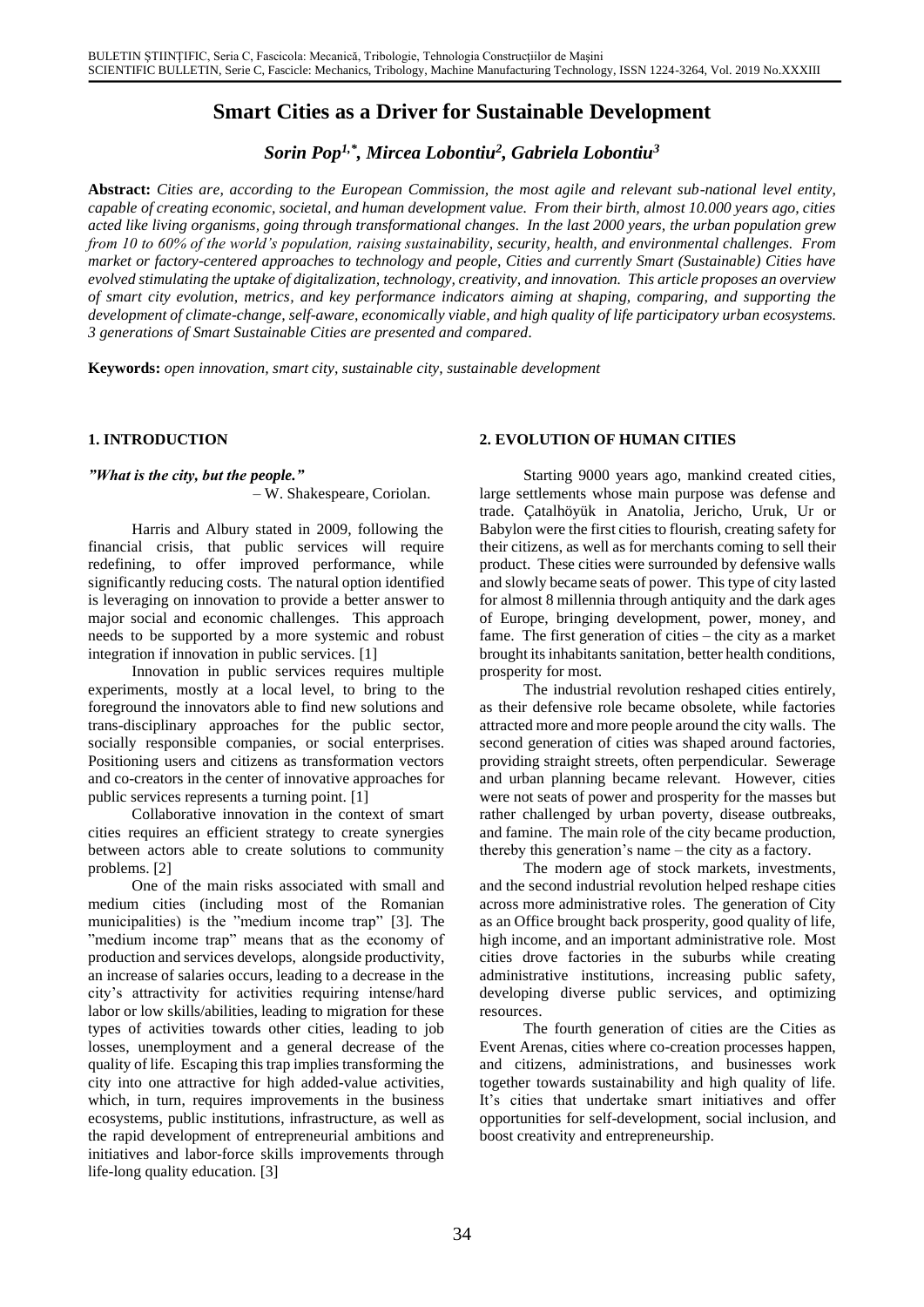# **3. SMART (AND SUSTAINABLE) CITIES**

The Technical University of Vienna (TUV) updated in 2014 its 2007 model that defined the Smart City as a city that performs well in 6 domains [economy, mobility, governance, living, population, and environment], build on the smart endowment of activities and supply for self-aware, independent and self-decisive citizens. [4]

The United Nations through ITU-T (Telecommunication Standardization Sector of International Telecommunication Union), have analyzed, in 2014, over 120 definitions of smart cities, has identified keywords and grouped them into 8 categories:

- ICT, communications, intelligence, information (26%)
- Infrastructure and service (17%)
- Environment and sustainability (17%)
- People, citizens, society (12%)
- Governance and administration (10%)
- Economy and finance  $(8\%)$
- Quality of life and lifestyle (6%)
- Mobility (4%)

In 2014, the United Nations, through ITU-T defined **Smart Sustainable Cities** as innovative cities using information and communications technology to improve the quality of life, public service efficiency, competitiveness, ensuring that the needs of present and future generations needs are met, in the economic, social, environmental, and cultural domains. [5]

The different vision between the previous definitions is obvious. The main difference comes from centering the Smart Cities on technology (ITU-T) or the city (TUV). ITU-T introduces 2 new characteristics to TUV's definition of Smart Cities, mainly technology and infrastructure, probably due to e desire to strengthen technology's role in designing, developing, and implementing Smart Cities.

According to Cohen [6] and others throughout the history of implementing Smart Cities, there were already 3 generations, classified on the main orchestrator, as well as the focus of development and implementation:

# *3.1 Smart Cities 1.0*

Smart Cities generation 1.0 are centered on technology, where the orchestrator is, generally, a technology supplier or integrator, preaching the impact that technology can have on transforming cities in exceptional environments, high-tech and efficient for investors, entrepreneurs and solutions providers. The main characteristic is that technology providers fight to convince cities to adopt their technical solutions, while the cities are, most often, unprepared for the downstream implications and effects of using these technologies on

their citizens, local stakeholders, and the general quality of life. The most important issues regard the lack of vision of public administrators and difficulties of integrating existing workflows for citizen interaction with the processes designed by the technology provider from a strictly technical viewpoint. Although they were the first to appear and were considered, at the time, great practice examples, worthy to follow, most of these first-generation smart cities failed due to a lack of vision and citizen interest, as no significant improvement to the general public's quality of life was achieved. Santander is Europe's first Smart City to implement this concept, but, fortunately for them, it has migrated to a secondgeneration model. In the Romanian Context, 2018 Alba Iulia Smart City is the perfect example of Unsustainable Smart City generation 1.0.

#### *3.2 Smart Cities 2.0*

Smart Cities generation 2.0 is centered on the local authorities and based on technology, where the orchestrator is usually the city, through visionary city managers or mayors, supported by innovation departments. These cities solve community problems with support from technology. The results of implementing the model have direct and positive consequences on citizens', tourists' and visitors' quality of life. The approach is usually project-based, while cities identify multiple directions for optimization through digitalization and technology. Most functional Smart Cities world-wide are at this stage, while the most suited example is Barcelona, with over 100 distinct Smart City projects that begin to integrate.

#### *3.3 Smart Cities 3.0*

Smart Cities generation 3.0 is centered on citizens, where co-creation processes are positioned in the middle of the city's smart development. Citizen involvement in Smart City initiatives boost creativity and stimulate cooperation among local actors and the local ecosystems, favor local economic development and increase participatory approaches. The cities of the third generation are sustainability champions that take into account the needs and preferences of their citizens while modeling instruments and processes based on the local specific. Vienna, the world's city with the highest quality of life is a perfect example for Smart Cities 3.0. Citizens' participation as co-creators of urban sustainable development projects is a key element.

We propose a classification of cities based on the Technical University of Vienna, respectively the 6 pillars of sustainable development (Economy, Environment, People, Mobility, Governance, and Lifestyle), and the 3 generations of Smart cities aforementioned:

*Table 1*

|            | Smart City 1.0         | <b>Smart City 2.0</b>  | Smart City 3.0                               |
|------------|------------------------|------------------------|----------------------------------------------|
| Generation | Centered on technology | Centered on data and   | Centered on people                           |
| Specific   |                        | administration         |                                              |
| Mobility   | Sensors for traffic    | AI-Based smart traffic | Ridesharing, electric vehicles, co-ownership |
|            | monitoring.            | lights.                | of transport means                           |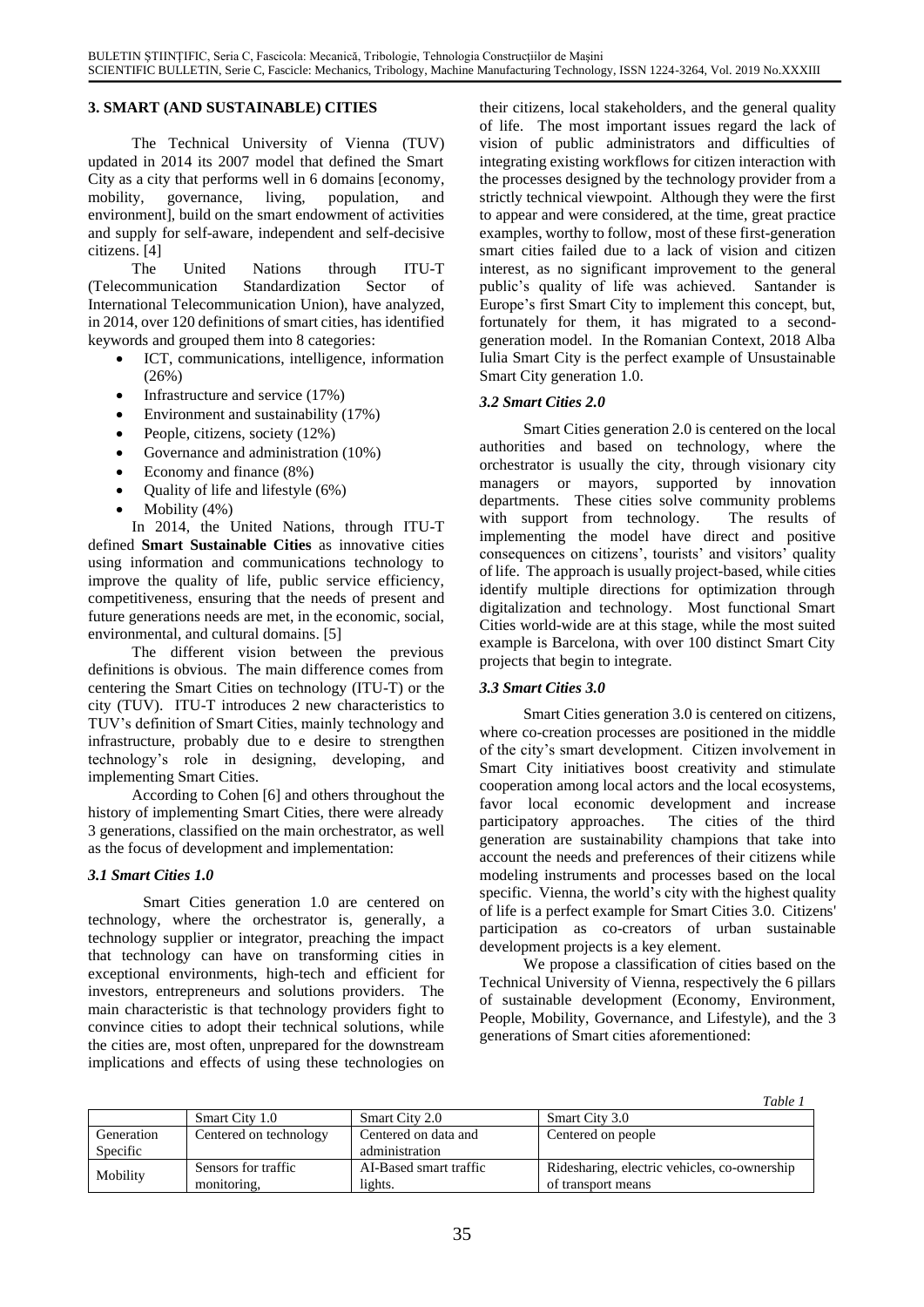|                  | Automated and manual<br>control systems<br>High predictability                                                                                                                                                                           | Smart mobility<br>Adaptable and highly used<br>public transport                                                                                                                                                                                                                                                         |                                                                                                                                                                                                                                                                                                                                                                                                                                                                                                                                                                                                                          |
|------------------|------------------------------------------------------------------------------------------------------------------------------------------------------------------------------------------------------------------------------------------|-------------------------------------------------------------------------------------------------------------------------------------------------------------------------------------------------------------------------------------------------------------------------------------------------------------------------|--------------------------------------------------------------------------------------------------------------------------------------------------------------------------------------------------------------------------------------------------------------------------------------------------------------------------------------------------------------------------------------------------------------------------------------------------------------------------------------------------------------------------------------------------------------------------------------------------------------------------|
| Environment      | Pollution monitoring<br>Automated watering<br>systems                                                                                                                                                                                    | Rooftop gardens, urban<br>gardens.<br>Traffic routing and<br>limitations based on<br>pollution sensors.<br>Climate change mitigation                                                                                                                                                                                    | Climate change adaptation                                                                                                                                                                                                                                                                                                                                                                                                                                                                                                                                                                                                |
| People           | The object of the city.<br>People are monitored.<br>Things are being done<br>for them.                                                                                                                                                   | The subject of the city<br>Citizens are consulted.<br>Things are done with them                                                                                                                                                                                                                                         | Co-creators of the city<br>Citizens are involved in most aspects and<br>processes of the city.<br>Things are done with/by them.                                                                                                                                                                                                                                                                                                                                                                                                                                                                                          |
| Living           | Smart homes<br>Smart metering<br>Emergency monitoring                                                                                                                                                                                    | Social housing with remote<br>management<br>Process automation<br>Advanced emergency<br>monitoring and response                                                                                                                                                                                                         | Co-ownership, Airbnb, smart<br>neighborhoods, Energy positive cities<br>(neighborhoods)<br>Disaster resilience.                                                                                                                                                                                                                                                                                                                                                                                                                                                                                                          |
| Governance       | Cost reduction<br>Administrative process<br>digitalization<br>Resource monitoring<br>Information based<br>decision making.                                                                                                               | Process automation<br>Citizens involvement through<br>public consultation,<br>participatory budgeting, or<br>investment prioritizing                                                                                                                                                                                    | Digitally enhanced democracy.<br>Public spaces and services co-creation and<br>co-ownership.<br>Placemaking, Innovation Hubs, makerspace.                                                                                                                                                                                                                                                                                                                                                                                                                                                                                |
| Economy          |                                                                                                                                                                                                                                          | Fablabs, Makersplaces                                                                                                                                                                                                                                                                                                   | Living Labs                                                                                                                                                                                                                                                                                                                                                                                                                                                                                                                                                                                                              |
| <b>Strengths</b> | Technology testbeds<br>Technology testing<br>laboratory                                                                                                                                                                                  | Social inclusion, participatory<br>democracy, social capital<br>building, partnership, and<br>local ecosystems development                                                                                                                                                                                              | Sustainable cities                                                                                                                                                                                                                                                                                                                                                                                                                                                                                                                                                                                                       |
| Weaknesses       | A strong influence of<br>large companies<br>Based on technology<br>Low interoperability of<br>different systems                                                                                                                          | Reduced citizen involvement,<br>partial response to citizen's<br>needs                                                                                                                                                                                                                                                  |                                                                                                                                                                                                                                                                                                                                                                                                                                                                                                                                                                                                                          |
| Description      | Cities maximize the use<br>of technology to<br>increase viability,<br>sustainability, and<br>control of the city.<br>Technology providers<br>encourage cities to adopt<br>their technology to<br>improve urban<br>management efficiency. | Technical tools are created<br>to solve specific problems<br>(pollution, sanitation, health,<br>traffic).<br>Public consultation occurs.<br>Local administrations use<br>technology to identify and<br>transform the city's future.<br>The purpose of technology<br>usage is the improvement of<br>the quality of life. | The city as a platform or co-creation space,<br>strengthening the ability of local<br>administrations to focus on citizens as key<br>actors in urban development. Participatory<br>approaches stimulate creativity and<br>innovation while materializing important<br>societal projects such as social inclusion or<br>administrative and development costs.<br>Open Innovation, co-creation of public space<br>and services, Public-Private-People<br>Partnerships are the pillars of city<br>development. Technology is adopted and<br>adapted depending on the local community's<br>needs, problems and expectations. |

Huovila et al have identified as a common ground for most smart city definitions the usage of methods, processes, digital solutions, and innovative technologies as facilitators of a sustainable urban environment. [7]

### **4. SMART (AND SUSTAINABLE) CITY METRICS**

Numerous standards and metrics for evaluating smart cities are in place worldwide. The most recognized are:

- ETSI TS 103 463 (2017) Access, Terminals, Transmission and Multiplexing (ATTM);. Key Performance Indicators for. Sustainable Digital Multiservice Cities
- ITU-T Y.4901 (2016) Key performance indicators related to the use of information and communication technology in smart sustainable cities.
- ITU-T Y.4902 (2016) Key performance indicators related to the sustainability impacts of information and communication technology in smart sustainable cities.
- ITU-T Y.4903 (2016) Evaluation and assessment
- Key performance indicators for smart sustainable cities to assess the achievement of sustainable development goals.
- UN IAEG SDG 11+ (2016) -
- ISO/DIS 37122:2018 Sustainable Cities and Communities –Indicators for smart cities.